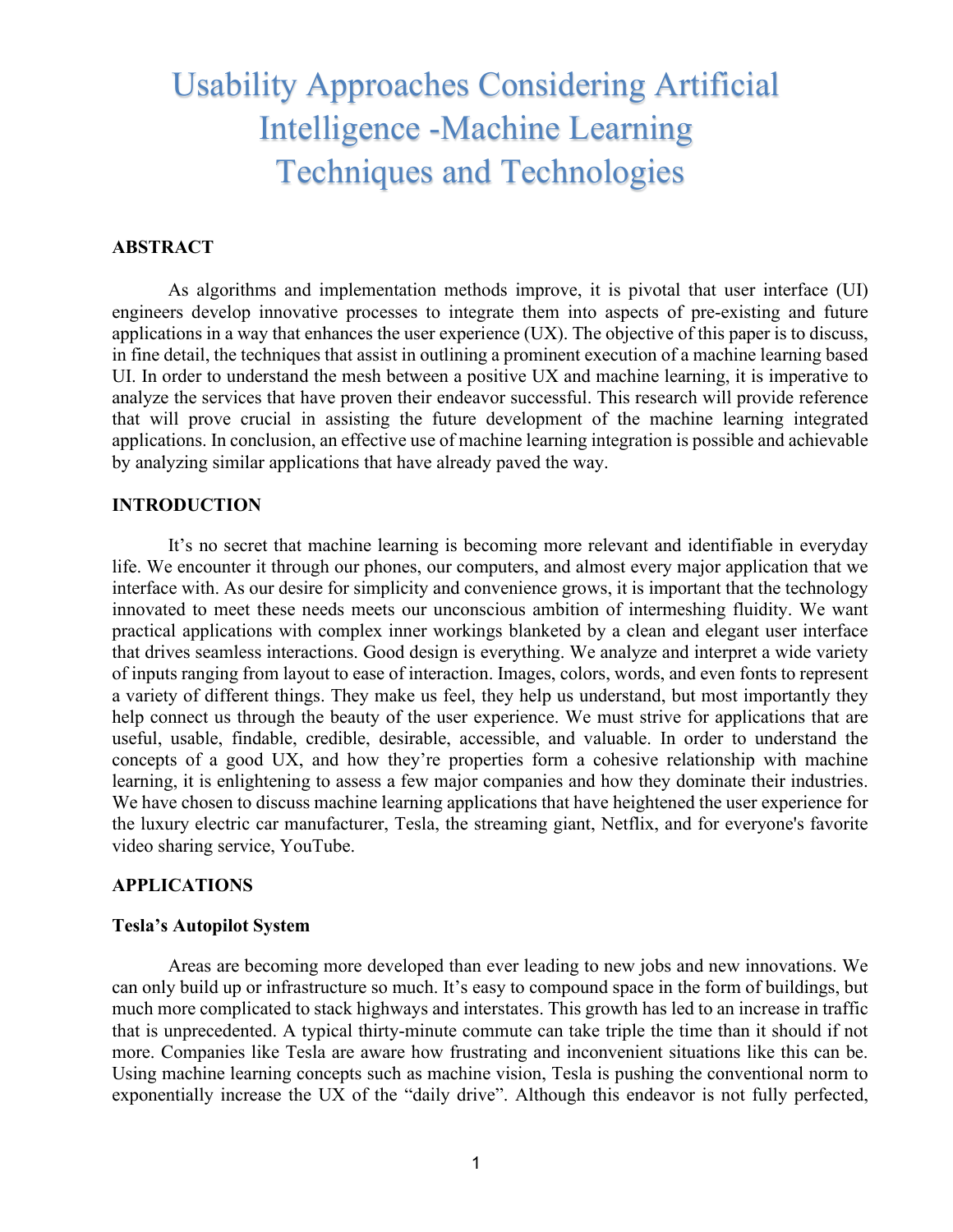engineers are closer than ever which could possibly lead to the normalization of fully autonomous vehicles.

Using radar, cameras, and ultrasonic sensors, Tesla has created a transportation medium that is aware of its surroundings. These technological advancements have led to a realistically affordable luxury vehicle that is capable of autonomously steering, merging, parking, and much more (Ingle, Phute, 2016). The radar is useful in detecting moving objects from a distance but isn't very useful for objects that are motionless. Using the various cameras around the vehicle, a Digital Neural Network (DNN), and core object detection principles, the vehicle is able to map out and detect the pertinent variables that could possibly come into play such as other vehicles, road curvatures, and pedestrians. The ultrasonic sensors allow for detection of what can best be described as blind spots (Ingle, Phute, 2016).



**Figure 1: Tesla's Neural Networks displaying live object semantic segmentation, object detection and monocular depth estimation for its Autopilot AI** (Tesla, 2020)

The beauty behind Tesla's Autopilot AI is how well it is integrated and the simplicity of activating it. Using the autopilot is as easy as selecting a destination and toggling the autopilot button. Tesla also provides the ability to change core autopilot settings to best accommodate the driver. These settings allow you to determine if you want to opt into the autosteer beta, set a custom following distance, or even set various lane change options such as your lane change speed.

Tesla provides the perfect model for demonstrating what a clean integration of machine learning should look like. Tesla's Autopilot AI is easy for the driver to activate, easy for the driver to customize, and in all honesty, the interface looks beautiful. All these factors compounded together provide a stunning UX for consumers of all backgrounds.

## **Netflix's Recommendation Algorithm**

While there are many applications evident of implementing machine learning to improve the UX, one of the most widely used examples is the recommendation system by the streaming giant, Netflix. Over the past two decades, Netflix has revolutionized the entertainment industry by providing easy and affordable access to premium, personalized content. Through machine learning techniques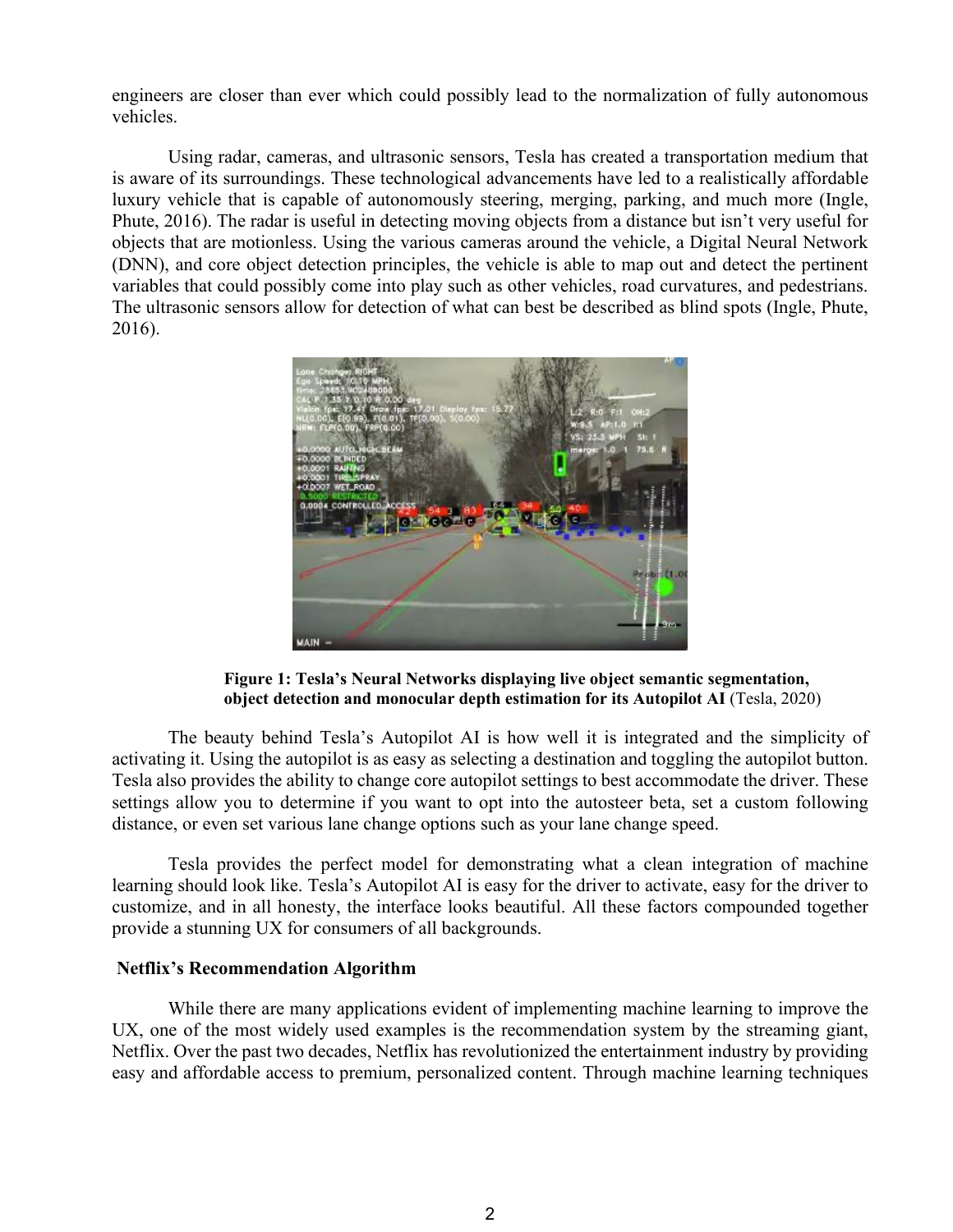such as data mining and matrix factorization, they have ushered new standards amongst streaming and entertainment platforms.

Netflix optimizes for accuracy, diversity and awareness. One of their primary goals is to show the user that they are learning; That they're able to adapt to each user of a household in a meaningful way (Amatriain, 2013). Simply put, they want to show they care. This is a key element in their crusade to providing a quality UX that is incomparable. When examining their ranking algorithm, they logically formulate their baseline at popularity. Once the baseline has been established it factors in "features" and "weights" based on predicted user ratings. This is done by using a scoring function that implements "a linear combination of popularity and predicted rating" (Amatrian, 2013). In order for this to work on a large scale, their function must be trained, much like any other machine learning model, by feeding it a dataset of videos and training it to match the expected output by adjusting the weights. Overtime Netflix has experimented with optimization as well as increasing the number of distinguishable features which in turn has decreased error rates (Amatrian, 2013). These improvements have led to the high performing model we interact with today.

One key factor in making all of this possible is that big data that Netflix is able to utilize. They have million user ratings, millions of terms searched, and millions items added to user lists each day. That is all without factoring in the various metadata for each item in their extensive catalog(Amatrian, 2013). This adds to their accumulation of impression data, social data, external data, and various other data features based on "demographics, location, language, and temporal data" (Amatrian, 2013). When dealing with big data, it is imperative to lay the framework for a big data solution. This is what is commonly referred to as the "software architecture". Below is an example of Netflix's personalization system architecture:



**Figure 2: Netflix Architecture for Personalization** (Amatrian, 2013)

**The YouTube Algorithm**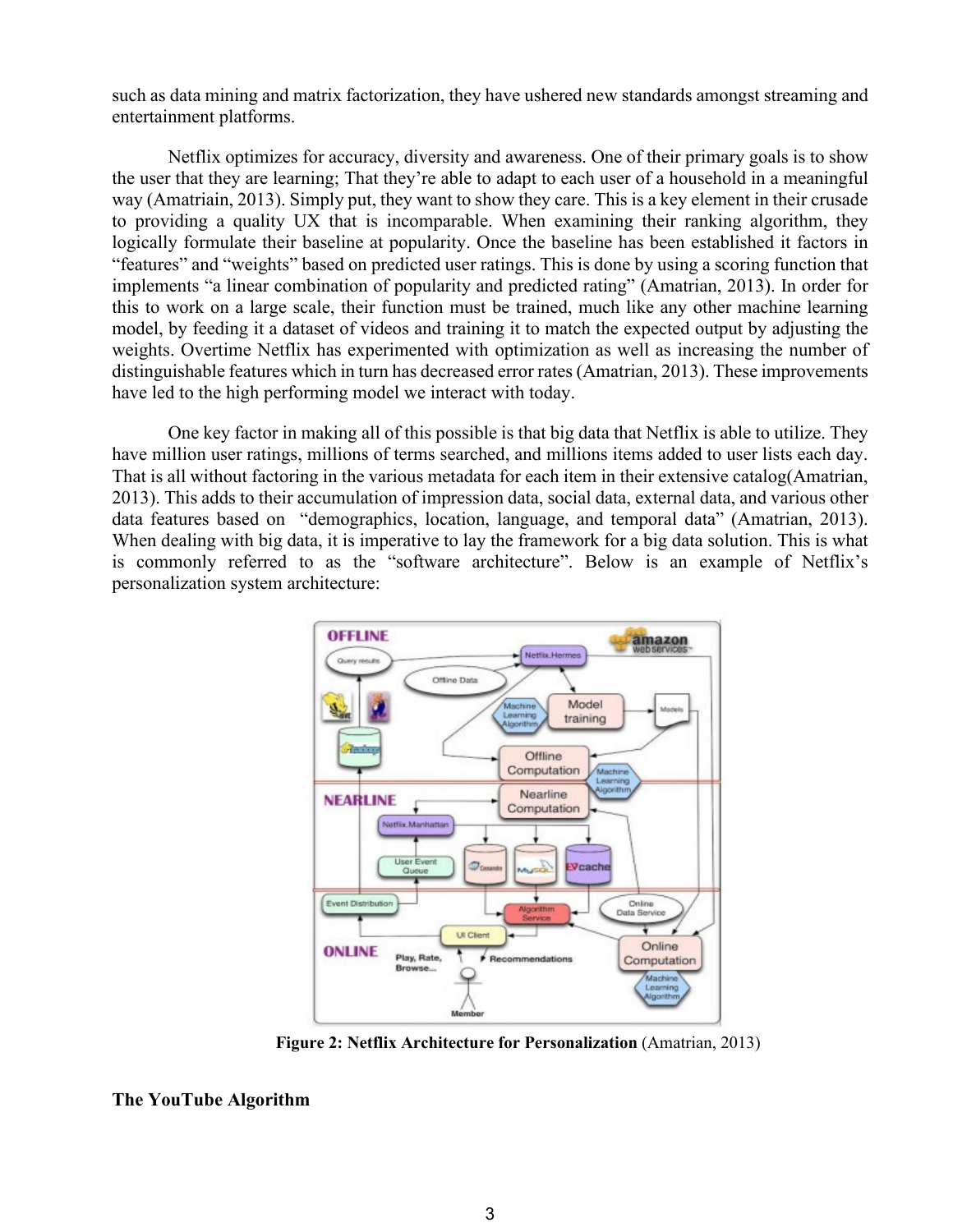YouTube has been a well-known platform for uploading, watching, and sharing videos. It started out in 2005 and has since grown into the biggest videos hosting and sharing site globally. As it grew, YouTube has gone through a few iterations to create its algorithm to increase the user experience of the people on the platform. This algorithm is currently known within the community as the "YouTube Algorithm" and its purpose is to recommend videos to its viewers. This algorithm is a great example of a company using machine learning to give their users a better experience roaming their platform, as well as a good example of updating the parameters of the machine learning algorithm.

The first iteration of the algorithm lasted from 2005 until 2012. This iteration only cared about one thing for a video and that was view count. In other words, how many times a video was clicked on. The logic was simple: if more people clicked on the video, the video must be good and should be recommended to more people. However, this system was flawed. As Paige Cooper has stated, "Obviously, this system tended to show people a lot of clickbait: misleading titles and thumbnails proliferated. Users would click, but then feel tricked, probably a little annoyed, and then abandon videos partway through. Eventually, YouTube realized that their user experience was going down the drain and changed tacks." (Cooper, 2020). This is where the second iteration of the recommendation algorithm was implemented.

The second algorithm was introduced around 2012. This algorithm revolved around watch time. The algorithm rewarded videos that retained more attention to their viewers rather than videos that made a view click one the video and quickly click off of it. As stated on the YouTube Creator Blog, "Now when we suggest videos, we focus on those that increase the amount of time that the viewer will spend watching videos on YouTube, not only on the next view, but also successive views thereafter.

If viewers are watching more YouTube, it signals to us that they're happier with the content they've found. It means that creators are attracting more engaged audiences. It also opens up more opportunities to generate revenue for our partners." (YouTube Creator Blog, 2012).

In 2016, YouTube formally introduced the Algorithm and wrote a whitepaper about it. About said algorithm. It was revealed in this paper that the YouTube Algorithm uses a machine learning technique known as "Deep Neural Network" or "Deep Learning". The paper also showed an oversimplified illustration on how the system works.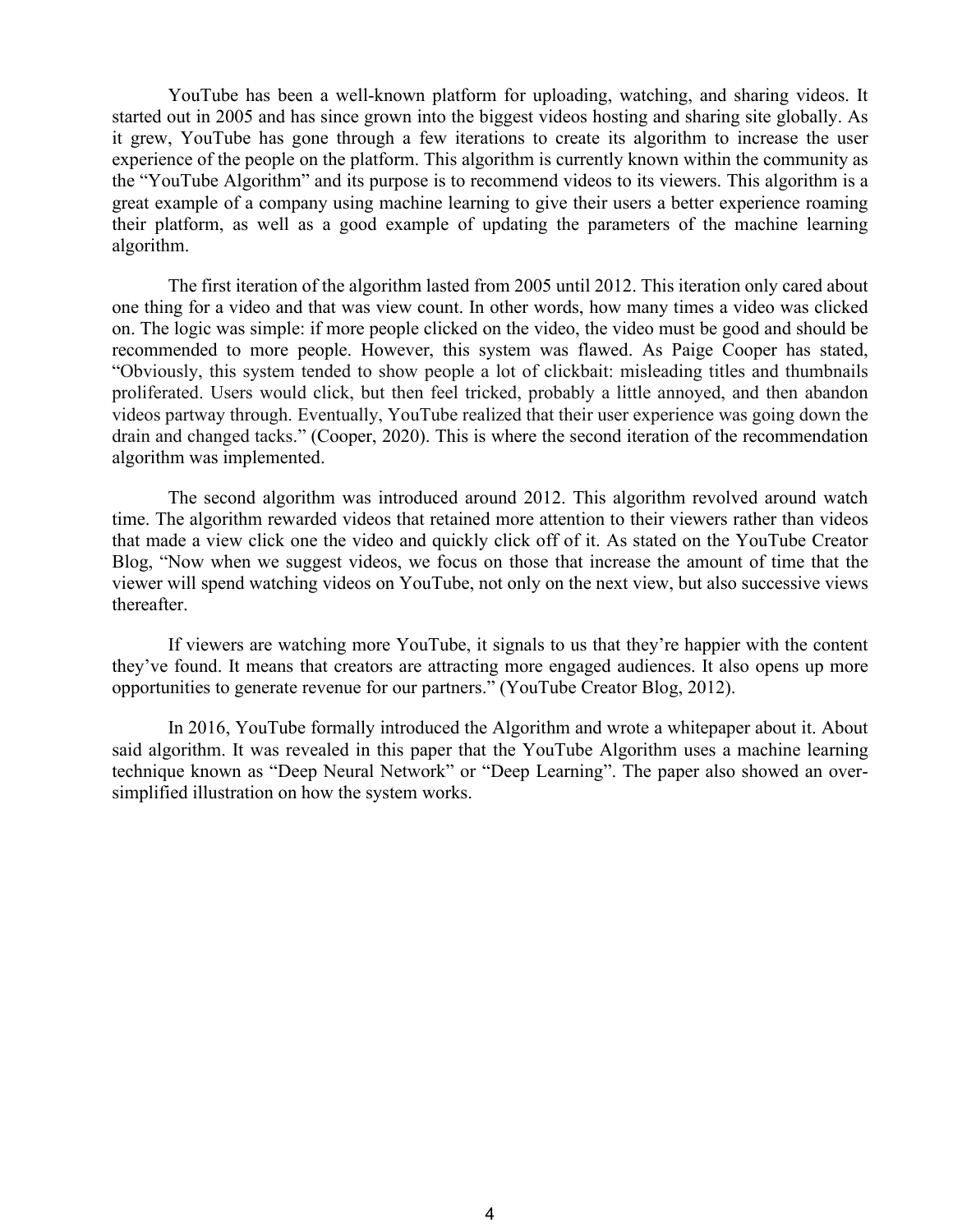

**Figure 3: Recommendation system architecture demonstrating the "funnel" where candidate videos are retrieved and ranked before presenting only a few to the user.** (Covington, Adams, Sargin, 2016)

As shown in the image above, the algorithm is mainly split into two sections: the candidate generation and the ranking. Using the user's history of watching videos, as well as the previous iterations (views and watch duration) as an added factor, the algorithm filters out videos twice to narrow down what to recommend to its users. "This approach performed much better on watch-time weighted ranking evaluation metrics compared to predicting click-through rate directly." (Covington, Adams, Sargin, 2016).

Currently, this algorithm is still being used as of 2020 with some minor tweaks added over the years to further fit their community guidelines. The evolution of the "YouTube Algorithm" is a product of many years of iterations and added factors to a deep learning algorithm to provide the users a better experience on the website and keep them on the website longer.

## **LITERATURE REVIEW**

#### **Machine Learning Techniques To Make Computers Easier To Use**

This research paper shows how machine learning can increase the quality of the user experience when using a computer. The paper starts its introduction with a statement explaining why it is difficult to use a computer sometimes. According to Hiroshi Motoda and Kenichi Yoshida, "Computers are still not easy to use. The main reason is their ignorance about the user. Each user has different goals (tasks, resources, criteria, ...) and different preferences (habits, abilities, styles, ...). Computer systems do not understand these things." (Motoda, Yoshida, 1998). The paper also states that computers are limited in what user information is given to them. One such information that tends to not be given is the user's behavioral patterns. There are multiple ways a user can interact with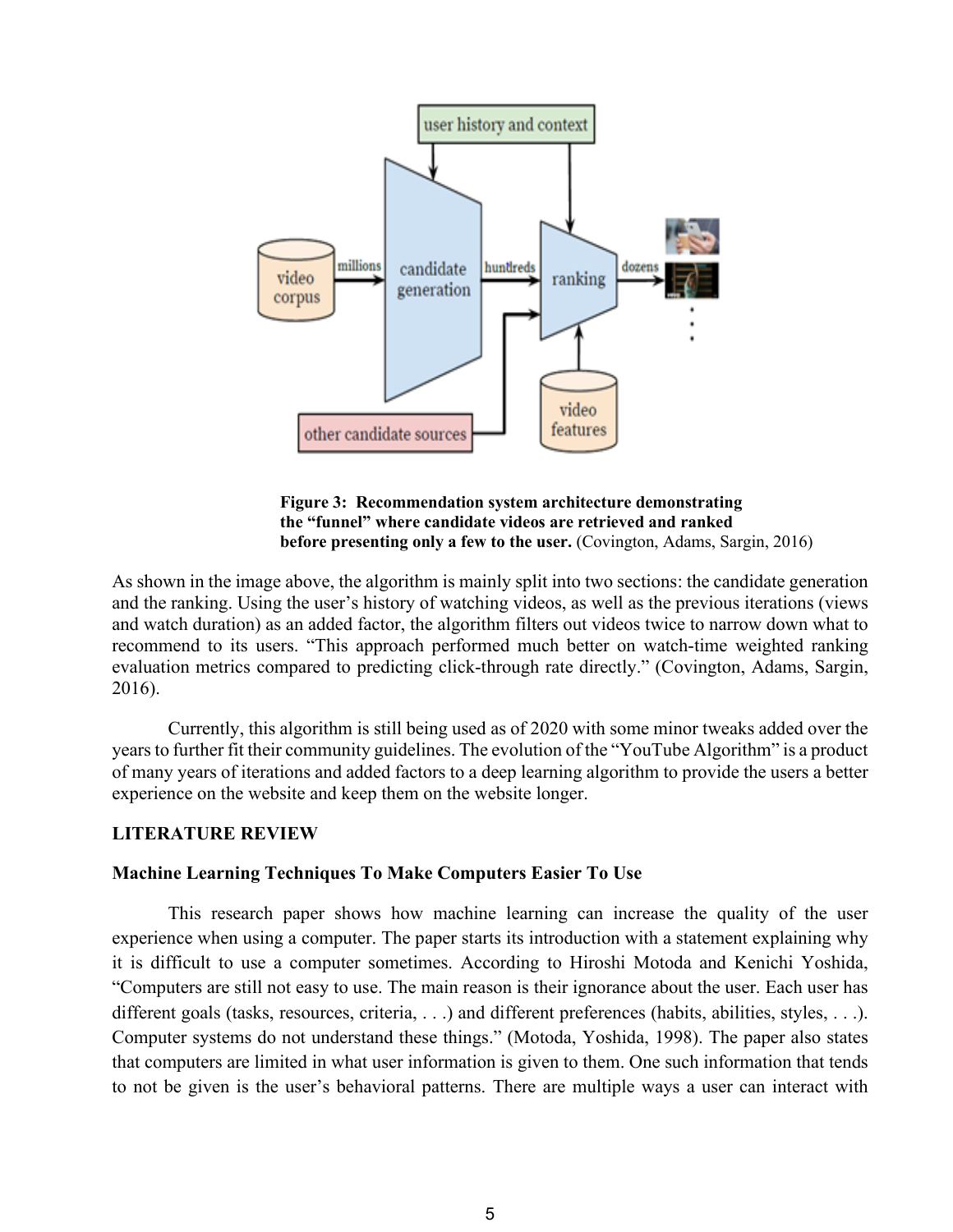something. As stated, "Since each user may do the same thing in a different way, identifying the information that can characterize the user and be automatically collected is crucial." (Motoda, Yoshida, 1998). In other words, for a computer to optimally assist the user, the computer must be able to learn how the user thinks. The paper then goes into the three learning tasks that the computer must perform, the machine learning technique that was implemented, and the user-interface that was used.

"We discuss three learning tasks, command prediction, script generation and file prefetching in a multi task environment." (Motoda, Yoshida, 1998). Command prediction is, as the name implies, a prediction of the next command. This is done in real time and is done by using the user's operational history. The paper proceeds by explaining how "ClipBoard", the UI that is used in the research, constantly records and updates the history and constantly tries to predict the next command. This task is a supervised learning. "Script generation is a batch task that extracts frequently occurring patterns from a large graph representing a history of order of days, generalizes the arguments and generates shell scripts to execute a sequence of operations by a single command." (Motoda, Yoshida, 1998). This means that the computer will try to group a string of commands together under one script based on how often it shows they show up in that string order. This task is done unsupervised. File prefetching is like command prediction. However, it deals with prefetching files into the cache; therefore, it needs to predict further ahead than just one step so the file could load faster. Like script generation, this task is also unsupervised.

The machine learning technique used in this research paper is graph-based induction (GBI). GBI uses pairwise chunking to extract data. In this research, it was used to find frequently used patterns. "It uses a single heuristic: anything that appears frequently is worth paying attention to." (Motoda, Yoshida, 1998). Using GBI, the researchers were able to find patterns that frequently occurred. In addition, it was also able to find classification rules when applied.

This research paper used ClipBoard and Prefetch daemon. These were used because together they can implement the three learning tasks. "The first and the second learning tasks are implemented as ClipBoard which is a window like UNIX shell [26], and the third task is implemented as Prefetch daemon that is hidden from the user." (Matado, Yoshida, 1998). This section talking about ClipBoard and Prefetch daemon explains in more detail on how ClipBoard can implement command predictions and script generations, while Prefetch daemon can implement file prefetching. In addition, it gives an evaluation on how each task works with the programs and how well they performed.

The research paper also included some examples of ClipBoard. This section includes multiple pictures and details about the pictures. This section is split into two parts. The first part shows how ClipBoard performed before using GBI learning. The second part shows how well it performs after the learning. The description suggests that ClipBoard was able to assist the user. "In summary, ClipBoard satisfies the following desirable features: It is a system that does not require a hand-coded knowledge base to model a user, learns in real time, is accurate enough, does not force a user to accept its recommendation (so user has a control), is easy to use, and learns to improve its performance over time." (Matado, Yoshida, 1998).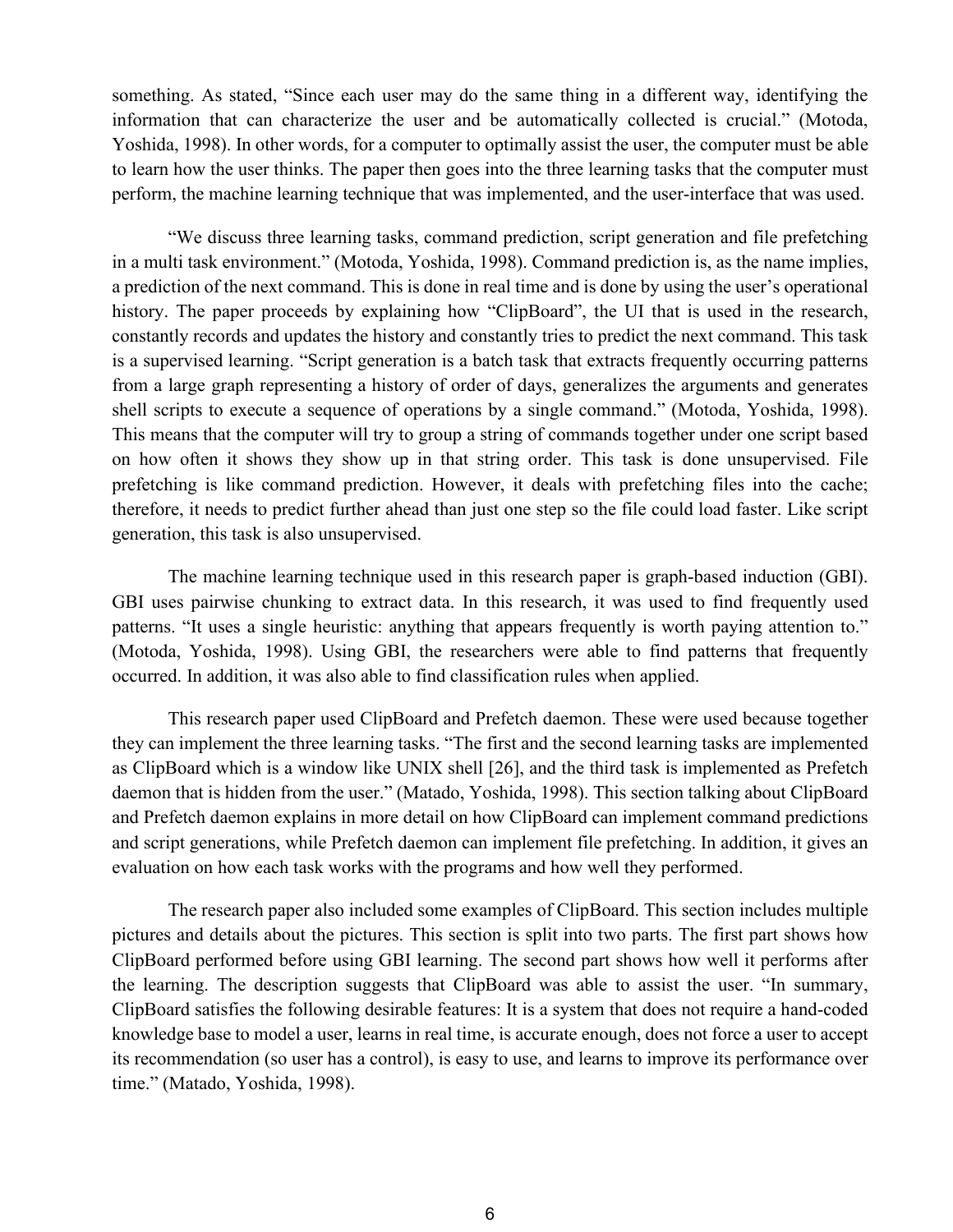In conclusion, this article is a research paper that sought out to see if using GBI, a machine learning technique can help users operate a computer with more ease. By setting the goal of the UI to be able perform three learning tasks, it was able to help the user maneuver through the Clipboard UI. This is done by learning the behavioral patterns of the user to be able to predict what the user's next command is. This in turn, has increased the user experience with the program and UI. This research has demonstrated how machine learning techniques could be implemented to increase the usability of computers for the user.

#### **The Relationship Between User Experience and Machine Learning**

#### User Experience

User experience is often thought of as simply a product of visually pleasing design and performance, but good user experience is more reflected by identifying and satisfying human needs and goals. The "shuffle" feature in a music app is an example of function that satisfies a human need for randomness and discovery that might otherwise be ignored in a typical engineering approach. Good user experience must fulfill both "pragmatic qualities," or functionality, and "hedonic qualities," which are more emotionally driven (Carmona, Finley, & Li, 2018). Designers will need to look at individual users and products for inspiration, but proven models can help in developing and evaluating user experience (Carmona, Finley, & Li, 2018).

The design process for user experience is broken into four stages: research, analysis, design, and evaluation. Design and evaluation are highly iterative processes and each help inform the other. In studying the relationship between design and evaluation, Zarour and Alharbi proposed a universal user experience framework comprising three elements: Dimensions, aspects, and measurements. The five dimensions of user experience are value, user needs experience, brand experience, technology experience, and context. Each dimension consists of different aspects of user experience, with the previously mentioned pragmatic qualities and hedonic qualities both falling under user needs experience. Lastly, measurements such as questionnaires and interviews evaluate how successfully each aspect has been implemented (Carmona, Finley, & Li, 2018).

User experience is an ever-evolving field and should be wholly re-evaluated with a focus on "context of use." St. Amant put forward six questions to be considered when examining this area of focus: "who, what, when, where, why, and how" (Carmona, Finley, & Li, 2018). These questions are difficult to answer with "a wider range of smaller and more focused groups complicating the 'who' element" and "shifting contexts require revising designs to meet different objectives, further complicating the 'what' element." Machine learning may be better suited for these complexities and be able to answer these questions (Carmona, Finley, & Li, 2018).

#### Machine Learning

The development of greater computational speeds and access to more data has made machine learning one of the fastest growing fields and is "the major success factor in the ongoing digital transformation across industries" (Carmona, Finley, & Li, 2018). Machine learning involves systems being trained to recognize patterns using training data and determine the correct input and output for new data. For example, given a data set containing credit card transactions labeled fraudulent and non-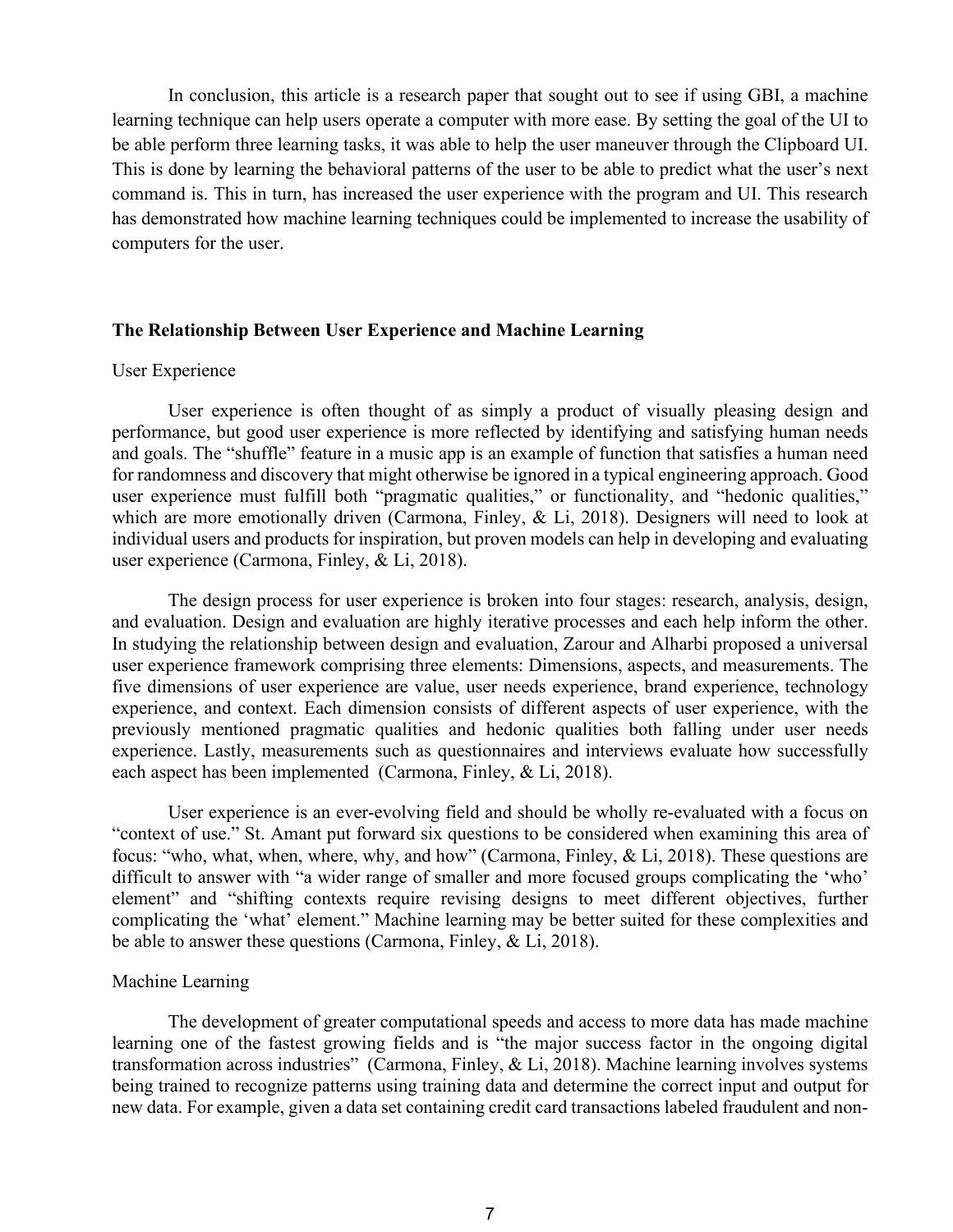fraudulent, the system can detect patterns in the data set to correctly identify fraudulent transactions. Machine learning can be either "supervised," where the training set contains both the input and output, or "unsupervised," where only the input is provided (Carmona, Finley, & Li, 2018).

In recent years, a heavy focus has been placed on "deep learning," which uses neural networks similar to neurons in a brain to identify more complex patterns between the inputs and outputs, though at the cost of requiring much larger datasets than traditional machine learning techniques (Carmona, Finley, & Li, 2018). Despite the rapid progress, there still exists a large gap between human learning and machine learning. Five key aspects to be addressed are "feature selection," the ability to choose valid features from the input data; "robust representation schemes and interpretability," what is learning and preserved by the system; "transfer learning and 'one-shot learning'," the ability of humans to complete new tasks with limited information provided; "continuous learning," where humans keep learning, machines typically reach a limit; and "learning and adaptation in time-varying contexts and environments," the lack of which mandates a routine retraining of the machines algorithms (Carmona, Finley, & Li, 2018).

#### User Experience & Machine Learning

The relationship between user experience and machine learning as "human-centered machine learning." For designers to successfully implement machine learning, they must understand the fundamentals of machine learning and its limitations. Machine learning can use context of use to create unique experiences for individual users. A user interface must be effective, "it does what it is supposed to do," and provide utility, "it has the right kind of functionality." Both metrics can be augmented by machine learning to create personalized user interfaces. The algorithms can guide design by predicting what individual users are more likely to click on and updating frequently to match user preferences (Carmona, Finley, & Li, 2018).

There are three main challenges to using machine learning to enhance user experience. First is the lack of technical knowledge with regard to machine learning. Large amounts of data must be provided to train the algorithm and that data must be relevant to what user behavior the designer is looking to predict. Similar to the first, the second challenge is designers' lack of understanding the scope of machine learning. Designers often overlook simple ways to utilize machine learning and are rarely innovated upon in a way that is design-led, often using existing machine learning techniques rather than forming new ones to better suit the input data. Lastly, "concern in designing with machine learning as a 'black box,' looks at potential ethical concerns. Can the system be trusted to take action on its own? If the system makes a mistake that negatively impacts consumers, who is responsible? Designers should keep in mind "what is in the model, what type of data is in the model, what the algorithm should be doing and what it is actually doing" (Carmona, Finley, & Li, 2018).

Providing resources and programs to educate designers in using machine learning will be needed for successful implementation. Designers should also be provided with relevant examples of successful uses of machine learning for inspiration. Limits should also be established for individual cases to prevent the system going "out of control" and negatively impacting the user experience (Carmona, Finley, & Li, 2018). New algorithms will also need to be developed with a direct focus on user experience to be fully effective. As user experience is highly iterative, new tools for implementing machine learning may be developed to improve on timeliness and manage the use of costly resources (Carmona, Finley, & Li, 2018).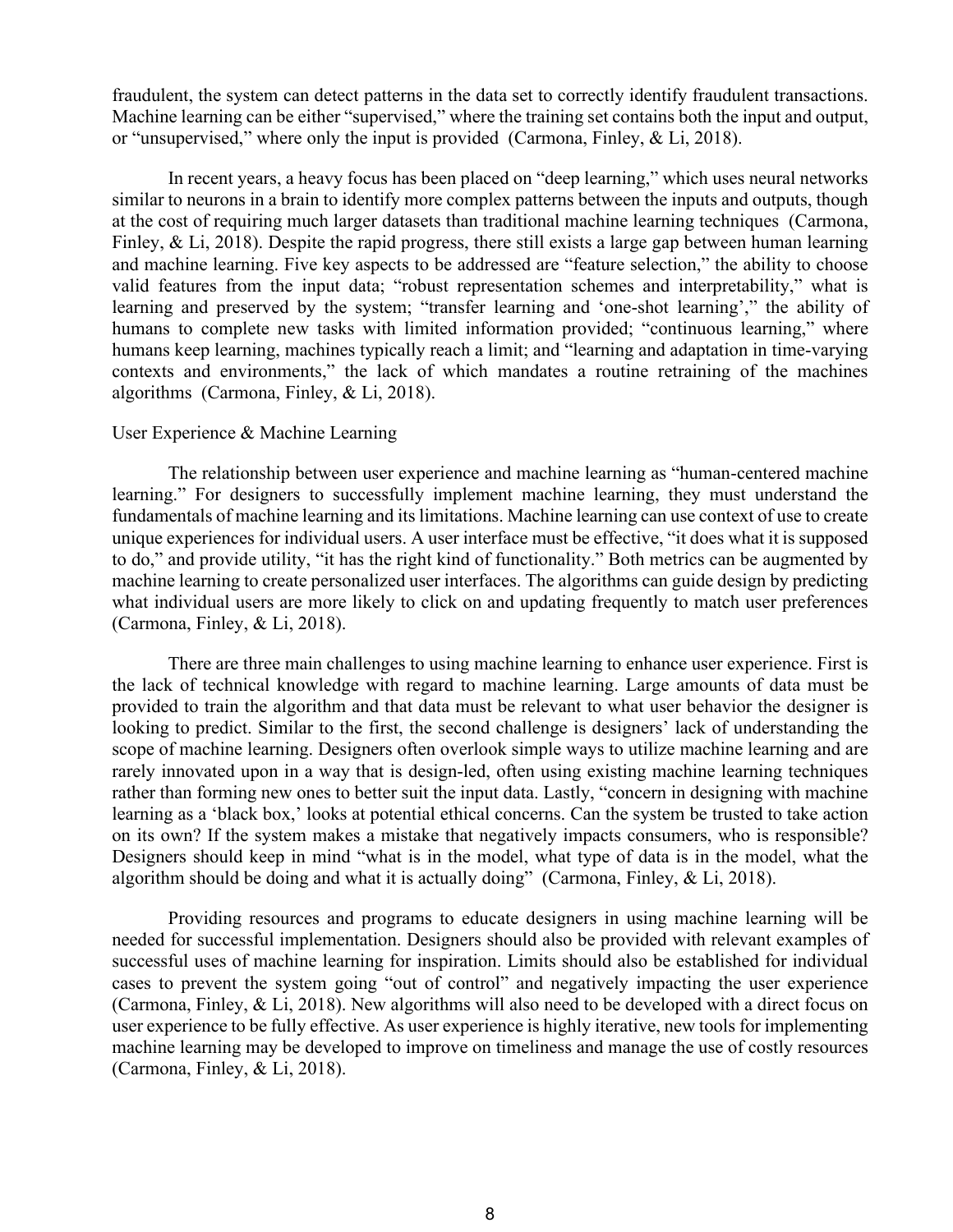## **Machine Learning as a UX Design Material: How Can We Imagine Beyond Automation, Recommenders, and Reminders?**

According to Google Scholar, there have been over 116,000 publications of scholarly literature referencing machine learning in the past year alone. Whether you're for or against it, there is no denying that machine learning is the spark that will light the fire of the next technological revolution. Inciting a revolution is no task that should be taken lightly. We need designers and engineers who have the drive to innovate and create the systems of tomorrow, today. In "Machine Learning as a UX Design Material: How Can We Imagine Beyond Automation, Recommenders, and Reminders?", Yang describes her involvement in applications involving autonomous vehicles, clinical machine learning driven decision support systems, and context-aware mobile services. She also delivers a glimpse into feasible machine learning applications and their User Experience (UX), the addition of UX to current machine learning systems, and dynamic challenges that encapsulate the use of machine learning as a design medium (Yang, 2018).

Yang was asked by a team of bioengineers to design a machine learning application that would determine when to implant an end-stage heart failure patient with a mechanical heart pump. While most would regard this as a useful and realistic application of machine learning, the medical workers that Yang would be designing this system for did not (Yang, 2018). Although the system would serve a complex function that would require extensive analysis to the untrained eye, Yang and her team determined the application wasn't feasible after interviewing and overseeing numerous clinicians spanning multiple implant centers. The clinicians interviewed shared the popular opinion that it was a rather easy call to make based on the patient data which would ultimately render the software/machines pointless (Yang, 2018). Yang and her team proved to be resilient and in turn sought to develop something that would realistically benefit the average practitioner. With the help of clinicians, the team was able to identify a common problem that truly benefited from a machine learning based solution (Yang, 2018). As seen in the team's actions, they demonstrate the importance of the usercentered design (UCD) process , a common process used to streamline UX design, by addressing the user's needs.

As machine learning continues to grow, companies are finding more ways to implement it in their current business model and existing products. As these implementations make their way into the homes and hearts of the user, the ease of use is imperative. It is important that designers implement machine learning in current applications and interfaces in a way that adds value to their organization and serves a purpose that aids the user. It is also important to determine the cost of converting existing applications. The UCD process doesn't currently address machine learning and machine learning conflicts with some of the underlying mottos prevalent in the UCD such as "fail fast, fail often" (Yang, 2018). This poses obvious problems when developing an outline or framework to drive the workload. Out of necessity for a more streamlined application integration process, machine learning needs to be inserted into the industry standard of design practices and workflow (Yang, 2018).

 Throughout Yang's machine learning based UX resume, she has learned by trial and error, the shortfalls that can slow a project's traction. One of the most important phases of the software development life-cycle (SDLC) is the planning phase. A common hurdle for a machine learning driven user experience (UX) is oversight and the lack of consideration during the SDLC planning process (Yang, 2018). If machine learning and UX isn't addressed in the early stages of the SDLC, it will ultimately lead to a software requirement phase where all functional requirements are void any form of machine learning implementation (Yang, 2018). Additionally, the problem set will prove to be of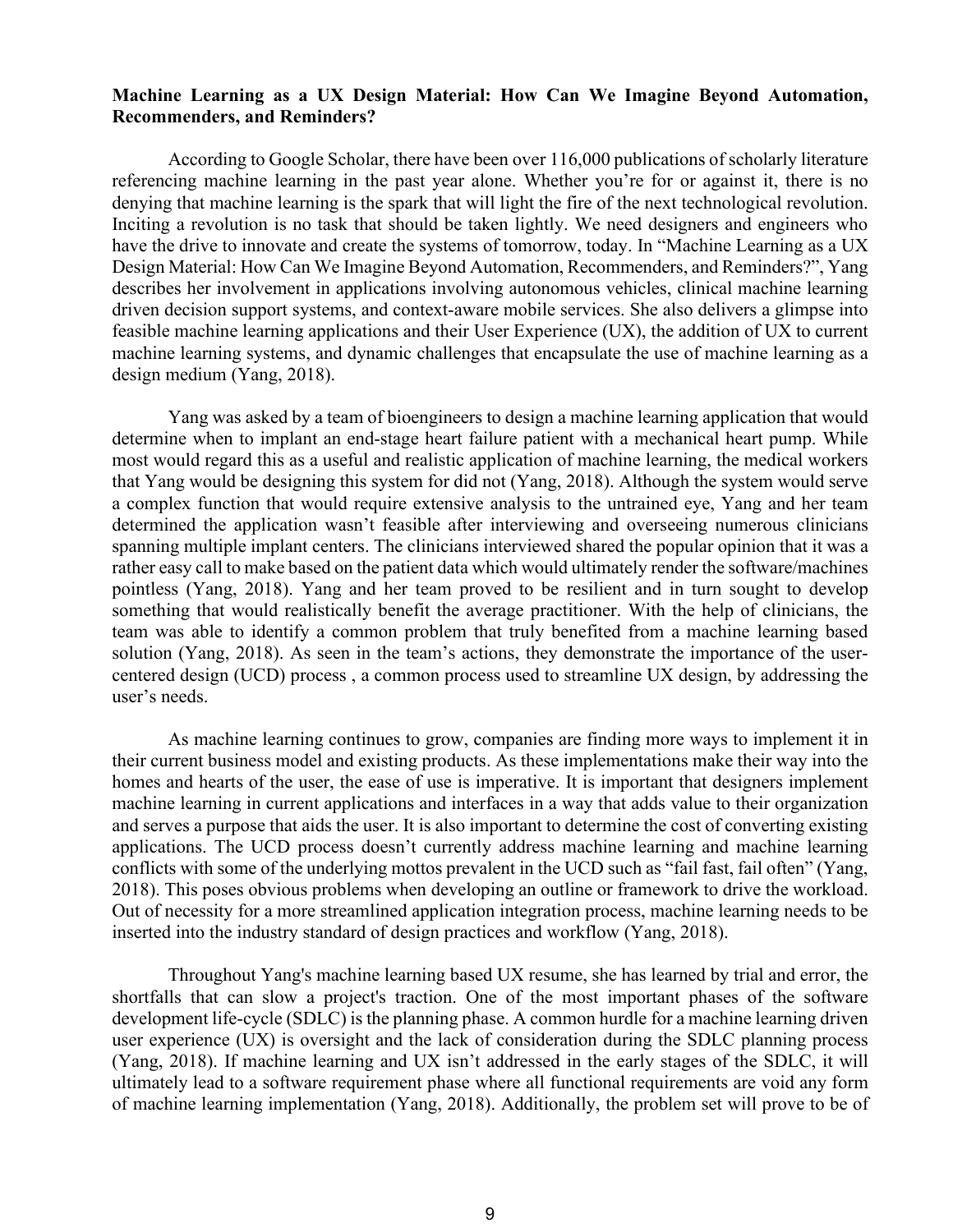great cost in terms of time, money, and resources further along in the SDLC. Yang also addresses the knowledge deficiency and lack of resources that plagues the UX design community. Many designers fail to articulate practical applications of machine learning in UX (Yang, 2018). After conducting a consensus amongst UX practitioners, many were found unable to determine fitting applications for machine learning and we're only able to reference outdated implementations such as spam filters (Yang 2018). These underlying issues are where Yang derives the necessity for design research. She believes the research will serve as the bridge and will allow designers to expand their conceptualizations of a machine learning encapsulated UX design. Another common issue is that many design teams do not have the assistance of data scientists which poses a problem for any machine learning models due to the significantly large data sets that need to be analyzed and processed for a successful and efficient application (Yang, 2018).

 In summary, while there have been many advances in the field of machine learning, there are still a number of user-centered design process improvements to cultivate the user experience. Thanks to Yang's research and experiences, we are able to identify common problems and begin to develop solutions for an improved design process that supports machine learning. Through research, collaboration and communication, we can increase the quality threshold of a machine learning based user experience.

#### **Investigating How Experienced UX Designers Effectively Work with Machine Learning**

 In this paper, Yang et al (2018) interviewed thirteen experienced UX designers and found they had little experience with machine learning and did not regard it as an important tool for improving their skills as designers. The increasingly larger role machine learning plays in creating a satisfying user experience from the handling of mundane tasks like filtering spam from the user's email inbox to creating a personally curated news feed would seem to imply UX designers have become more experienced and competent with machine learning as a tool in their design process. However, the research available shows otherwise, with surveys of UX designers revealing the subjects had little understanding of the potential uses of machine learning and failed to notice even simple use cases that machine learning could enhance. It was also noted that UX designers tended to be introduced into the team during the final phases of a project, after functionality had all been determined (Yang et al 2018). Recent approaches to address this problem have focused on creating more opportunities and better toolkits for educating designers in the use of machine learning. Instead, Yang et al (2018) wanted to look at the design process of several experienced UX designers to see if the underlying assumptions used to create educational materials and tools for the use of machine learning as a design material. "The interviews produced several interesting findings: 1) Designers shared that they knew very little about how ML works, and this was not a priority for them. They instead used designerly abstractions and popular examples to explain what ML is and to communicate design ideas with each other. 2) ML projects are longer in preparation and scope than other design projects. During the preparation stage, designers evolved their ideas in close collaboration with data scientists; They did not deliver fully formed designs to a technical team. 3) Designers "play" with quantitative data during all phases of a design project" (Yang et al 2018).

 The methodology of Yang et al (2018) emphasized experience in selecting the participants in their interviews, noting that many prior works had used relatively less experienced designers and examined their struggles. They wanted to contrast the design process of UX designers that rely on more traditional methods versus the design process of those designers with many years of experience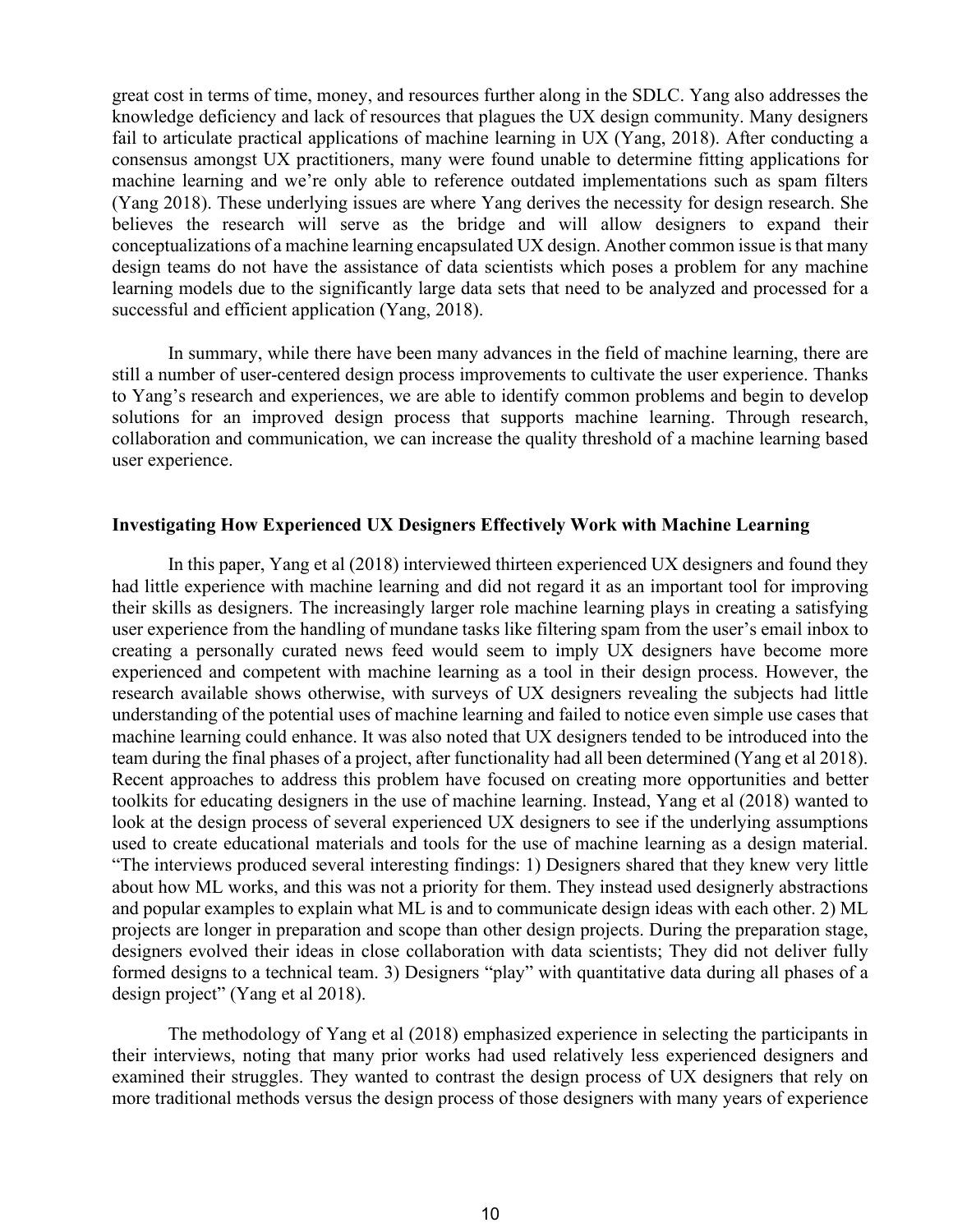using machine learning as a design material. The initial subjects were drawn from the authors own network of alumni, mostly former master's students now working in industry, while the rest were recommended by those designers. All interview subjects had at least four years of relevant experience, with six of the thirteen having more than ten years of experience. The interviews were retrospective as looking at current practices was deemed impractical as the design process often takes place over months and also designers were limited in what could be discussed regarding current industry projects for competition reasons. All of them were asked to complete a survey before the interview, which gave their education and prior work experience, and also asked them how well they knew the concepts being discussed (Yang et al 2018). The interviews drew particular attention to two areas of concern raised by prior research: lack of understanding of the capabilities of machine learning and the timing of when designers were brought on board the team for projects. They were also asked to draw an illustration of how their design worked to get a better understanding of how these designers thought about machine learning. The interview concluded by asking them to describe differences in how they work on projects which utilize machine learning versus projects that don't and if there was anything they wish they had known about designing with machine learning before starting their careers (Yang et al 2018).

 Yang et al (2018) categorized their findings into three different themes. First, what the subjects did to better their understanding of machine learning as a design material. Nearly every subject acknowledged their limited understanding of machine learning and only one had ever taken a course on the subject, which was entirely online and completed post-graduation. Notably, the subjects did not view the lack of technical knowledge as a hindrance and viewed the challenges of UX design as more about designing user interaction. Several the illustrations showed a line between users and the technology, with a series of connected boxes representing the back-end design. One of these boxes was labeled machine learning and was noted as "not so simple" by the subjects (Yang et al 2018). The way UX designers discussed machine learning differed greatly from how educational material was meant to teach them. They rarely used technical terms and spoke more in abstractions and examples. When asked what machine learning does, one interviewee relied, "Some try to recognize intent, a bit like auto-correct. Some are intent predictions like Clippy" (Yang et al 2018). Everyone had a different number of abstractions and examples to draw from, with those having the most seeming more confident working with machine learning.

The second theme focused on changes in the design process caused by machine learning. None of the participants had been part of the team for the entire duration of the project, so a concrete time could not be estimated. However, the subjects did agree that machine learning lengthened the time span of a project by a great deal. The process began with a long beginning stage where the designer would look at available logs from existing services already provided to them by their company, often searching these logs for patterns they suspected might be there rather than data mining to find potentially surprising patterns (Yang et al 2018). The designers would discuss with data scientists the possible goals for improving user experience, often leading away from working with machine learning and pursuing a passable alternative. The second stage focused on focusing the goal down into one valuable feature that could be realistically implemented. This was often the stage UX designers were brought on board for the project. Stage three had UX designers evaluate how users interacted with their design after release, though subjects noted very few of their projects had ever gotten to this stage (Yang et al 2018).

The last theme dealt with the data culture that had developed. When probed on how students could become more understanding of the capabilities of machine learning, they discussed the datacentric nature of their environments. "They spoke of the importance of learning to speak the language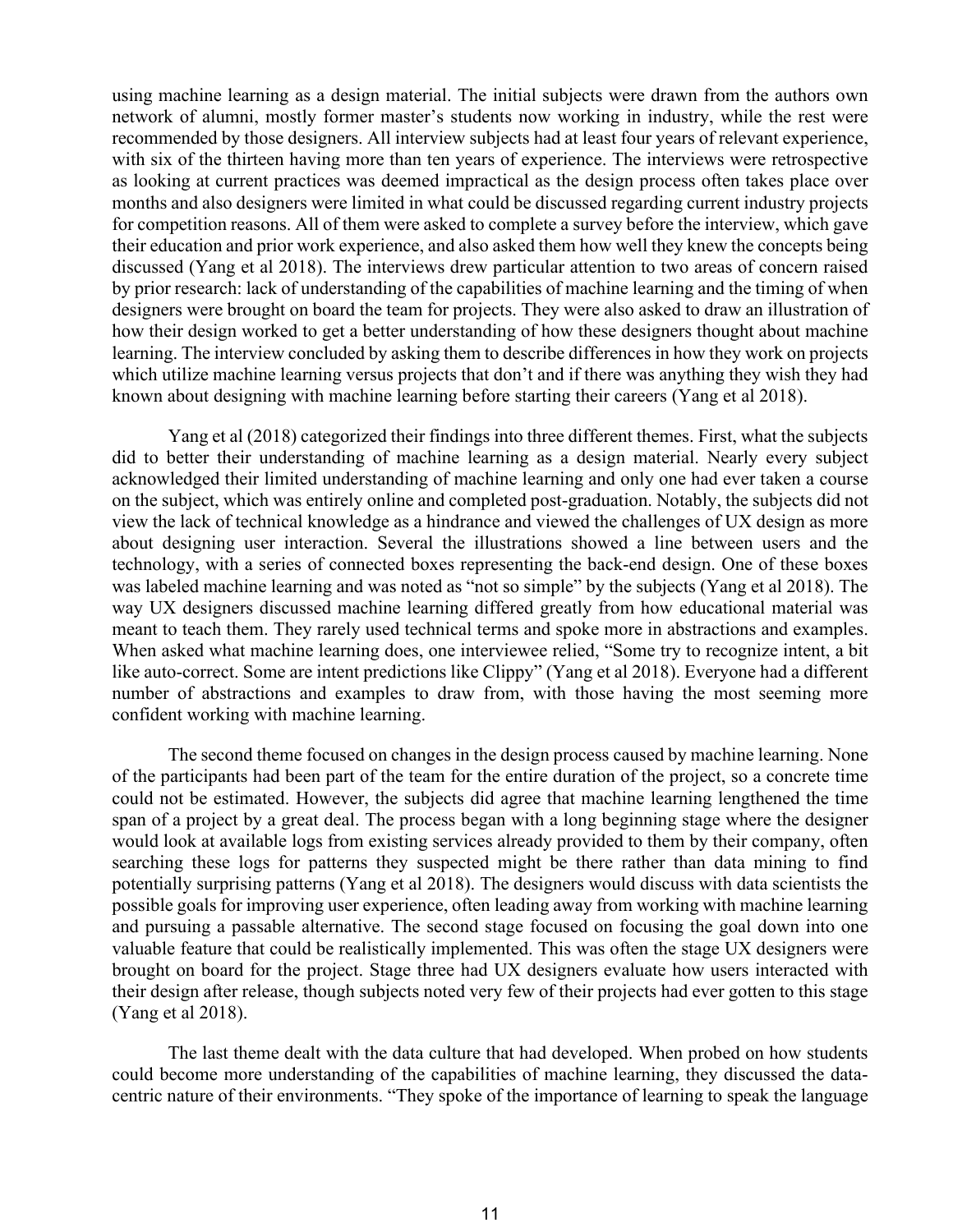of quantitative data and data science (e.g., telemetry, analytics, A/B testing, covariance, correlation)" (Yang et al 2018). These concepts were also brought upon by the participants in the survey conducted prior to the interview. To adapt to this environment, the subjects would engage in new design activities, using both methods that were both qualitative and quantitative, honing new skills for collecting telemetry data and for creating visual aids to better understand the data they were collecting (Yang et al 2018).

Rather than instructing designers in statistics and algorithms, Yang et al (2018) conclude interpreting and manipulating quantitative data to be the more valuable additions to designers' skillsets. Cooperating with data scientists was also observed to be the most effective practice. Opportunities for further research that were identified include: "1) developing designerly abstractions of ML's technical capabilities, 2) developing exemplars and sensitizing concepts of ML-enhanced designs, and 3) creating boundary objects that bridge UX and ML expertise" (Yang et al 2018). Abstractions helped frame the value of machine learning and move past technical capabilities when designing. Exemplars were also common in addition to abstractions, and it was postulated that a detailed list of exemplars would benefit the perceived value of machine learning to designers. Designers who could not consult data scientists suffered and usually fell back on common design choices; tools could be better designed to simulate the role of data scientists and enable designers to evaluate their design sketches (Yang et al 2018).

Designers viewed machine learning as a "black box" and, when designing, inquired "not whether this would work, but in your gut, whether this would be possible on a scale 1-10" (Yang et al 2018). While designers could discuss machine learning without any specific educational experience, it remains to be determined if greater understanding might foster more creative designs. Future research should focus and expand upon the design process that was observed in this study: the problem to be solved by machine learning as first identified, the technical limitations were tested, and then iterated to create the proper implementation (Yang et al 2018). Notable limitations to this study include the small sample size from a niche group of UX designers and also the lack of input from the data scientists and other groups working together with the UX practitioners during the design process.

## **CONCLUSION**

Studies and applications of machine learning span wide and far. Each day, as the problems of the modern world reach new complexities, the need for new and intuitive solutions grows. It is imperative that the solutions arising are integrated in a way that appeals to the average user while exceeding the standards of good UX design. This paper has covered excellent machine learning/AI applications spanning from autonomous vehicles, to individualized recommendation filtering. Impractical applications have also been touched on. Applications such as these highlight why the principles of UX that state a design must be useful and valuable are crucial and must be addressed early in the software development process. Using these impeccable examples of good and bad UX through machine learning/AI integration, we can continue to develop and advance in a way that benefits society.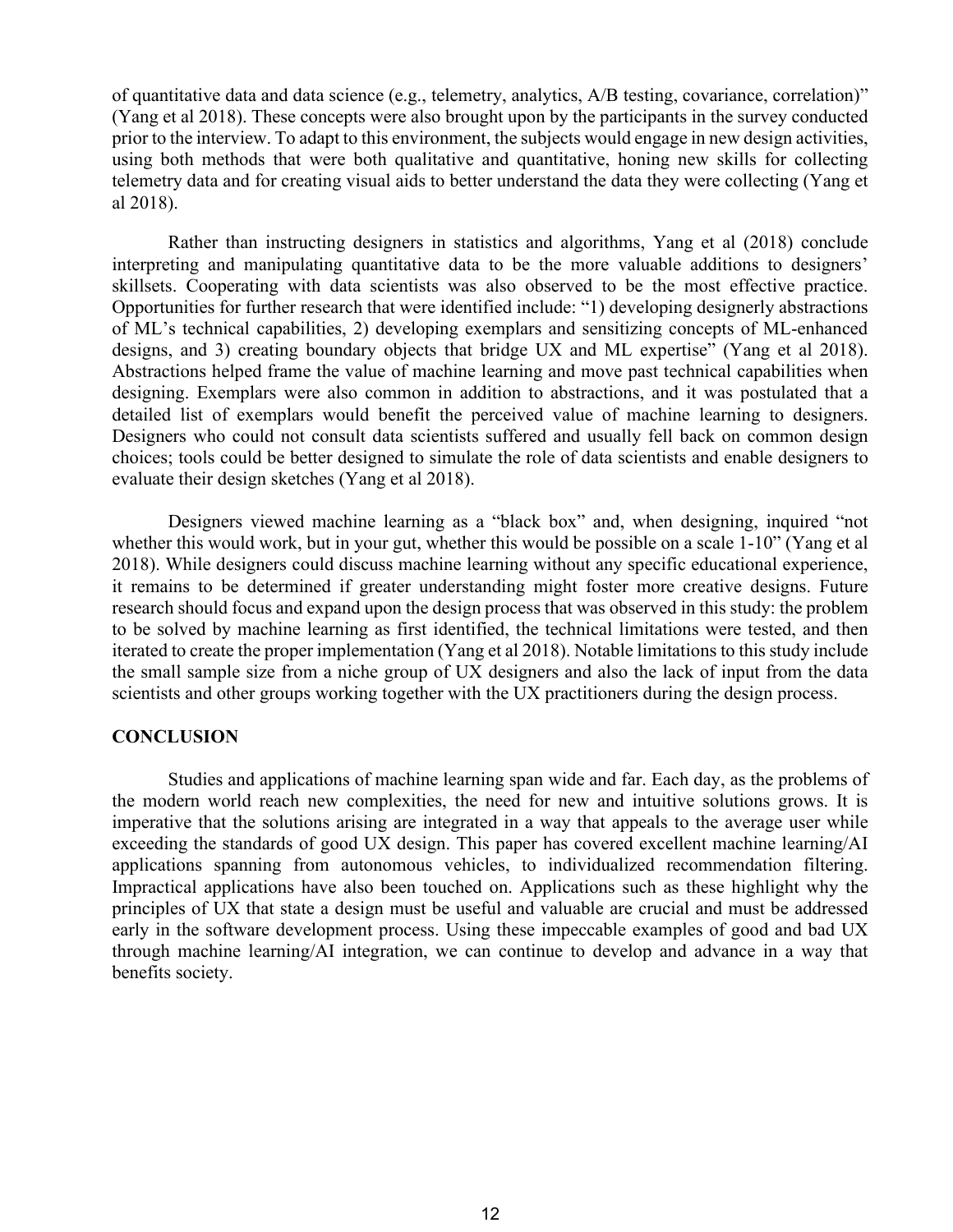## **REFERENCES**

- Motoda, H., & Yoshida, K. (1998). Machine Learning Techniques To Make Computers Easier To Use. Retrieved from<https://www.sciencedirect.com/science/article/pii/S0004370298000629> .
- Carmona, Kim and Finley, Erin and Li, Meng, The Relationship Between User Experience and Machine Learning (May 4, 2018). Available at SSRN[:](https://ssrn.com/abstract=3173932) <https://ssrn.com/abstract=3173932> o[r](https://dx.doi.org/10.2139/ssrn.3173932) [http://dx.doi.org/10.2139/ssrn.3173932](https://dx.doi.org/10.2139/ssrn.3173932)
- Yang, Qian. (2018). Machine Learning as a UX Design Material: How Can We Imagine Beyond Automation, Recommenders, and Reminders?.
- Yang, Qian & Scuito, Alex & Zimmerman, John & Forlizzi, Jodi & Steinfeld, Aaron. (2018). Investigating How Experienced UX Designers Effectively Work with Machine Learning. 10.1145/3196709.3196730.
- Amatriain, X. (2013). Big & personal: Data and models behind netflix recommendations. BigMine '13: Proceedings of the 2nd International Workshop on Big Data, Streams and Heterogeneous Source Mining: Algorithms, Systems, Programming Models and Applications, 1-6.
- Covington, P., Adams, J., & Sargin, E. (2016). Deep Neural Networks for YouTube Recommendations. Retrieved from [https://static.googleusercontent.com/media/research.google.com/en//pubs/archive/45530.pdf](https://static.googleusercontent.com/media/research.google.com/en/pubs/archive/45530.pdf)
- Ingle, S., & Phute, M. (2016). Tesla Autopilot : Semi Autonomous Driving, an Uptick for Future Autonomy. *IRJET, 03*(09), 369-372.